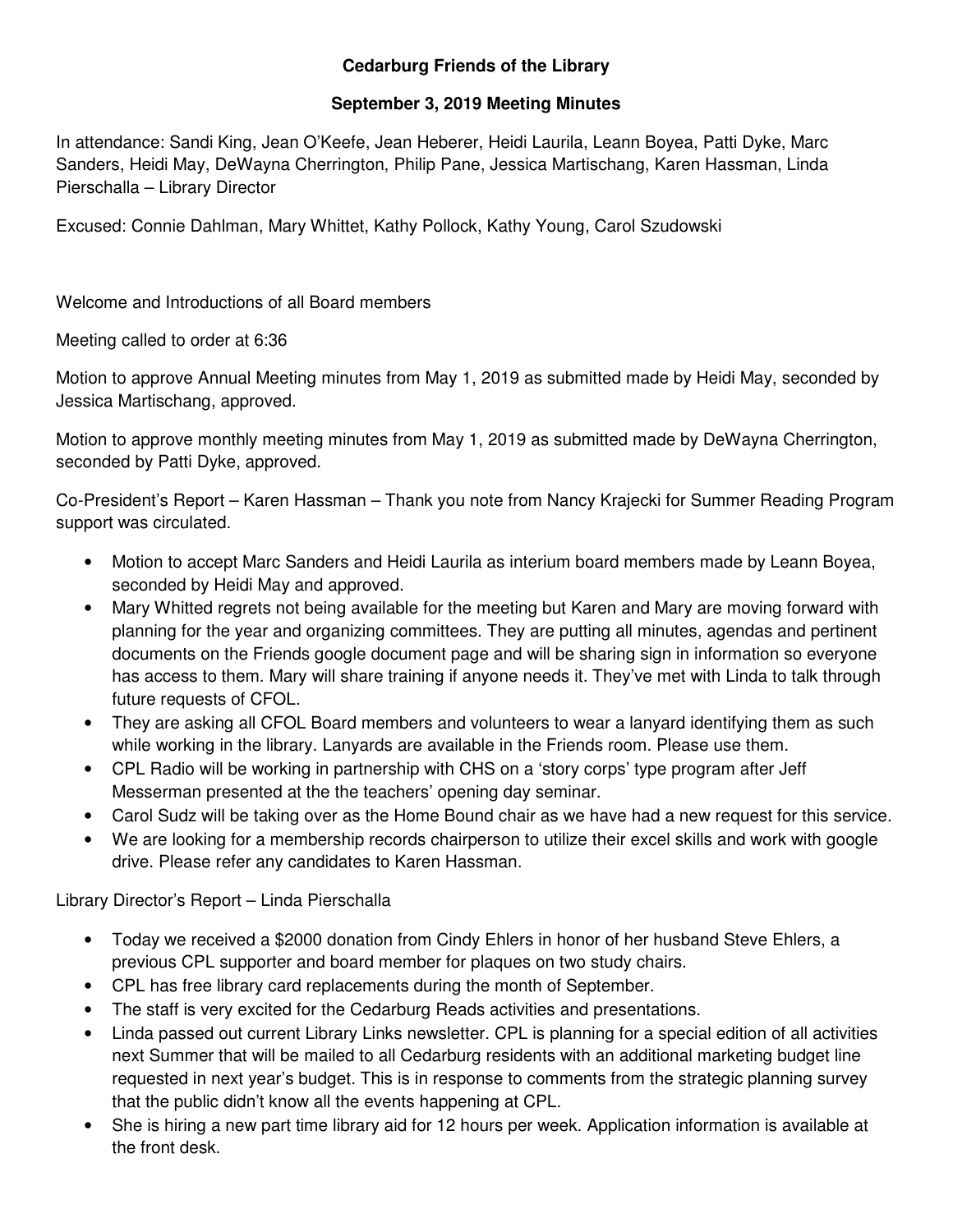- Thank you to Friends for the programs and prizes for a very successful Summer Reading program. Highlight was the presentation by Nasa engineer, Curt Letz.
- Hand out of deadline dates for the Library newsletter. Please get any article information to Karen or Mary and plan for a picture of the board at October meeting.

Treasurer's Report – Jean Heberer

- Jean reminded us to use the check reimbursement request form that is under the front desk counter and that sales tax will not be reimbursed.
- Jean shared the financial reports; Balance Sheet through August 31, 2019, Target/Actual statement through August 2019 and Cash Available statement showing we have \$4,760.52 unallocated remaining for 2019 expenditures, with 24,743.61 in revenues held for 2020. The second quarter statement will prepared for acceptance vote at the October meeting.

Fill the Shelves – Jessica Martischang

- Jessica gave a brief overview of this committee, including end of year letter to approximately 300 members from the last 3 years, gift tree cards, and book cart at Summer Reading signup day. Preparation are beginning for 2019 letter.
- Jessica sends thank you letters to all donations as the Corresponding Secretary. If you need one send or need letterhead, please contact her.

Membership Solicitation Committee – Jessica Martischang

- The team, Jessica, Jean O'Keefe, Sandi King and Jeanne Mueller, are working with Laura Beldavs to design a new CFOL brochure.
- There were 78 renewal memberships and 33 new memberships processed at the Summer Book Sale.
- Friends of Library week is Oct. 20 26. Ideas were discussed to build awareness of our organization and recognize our members at that time.

Book Nook – Karen reporting for Kathy Young

• Marc and Philip are joining the sorting and storing team. June to August received over \$700 in receipts. New system to note slow movers has worked well. Only shelving 2009 and newer books. Possible pop sales during Cedarburg Reads and other times are being considered.

Book Sale – Heidi May

- Summer book sale was a great success but down slightly from last year at just under \$9000. Heidi gave a detailed report on set up, left over books and quality of donations. These are in attached report. We did make a payment to Public Works for \$356 to move the books and store the heavy tables in the Community Center basement after the sale.
- Heidi requested that we try a Fall Book Sale in the Community Room, October  $4<sup>th</sup> 6<sup>th</sup>$ . She would determine which books we would sell, but it would run similarly to the Spring Sale with set up on Friday morning, selling on Friday, Saturday and Sunday. She asked for a budget of \$200 to purchase a new banner to advertise this sale.
- Motion to approve expenditure up to \$200 for publicity for the Fall Book Sale was made by Jessica and seconded by Patti and approved.